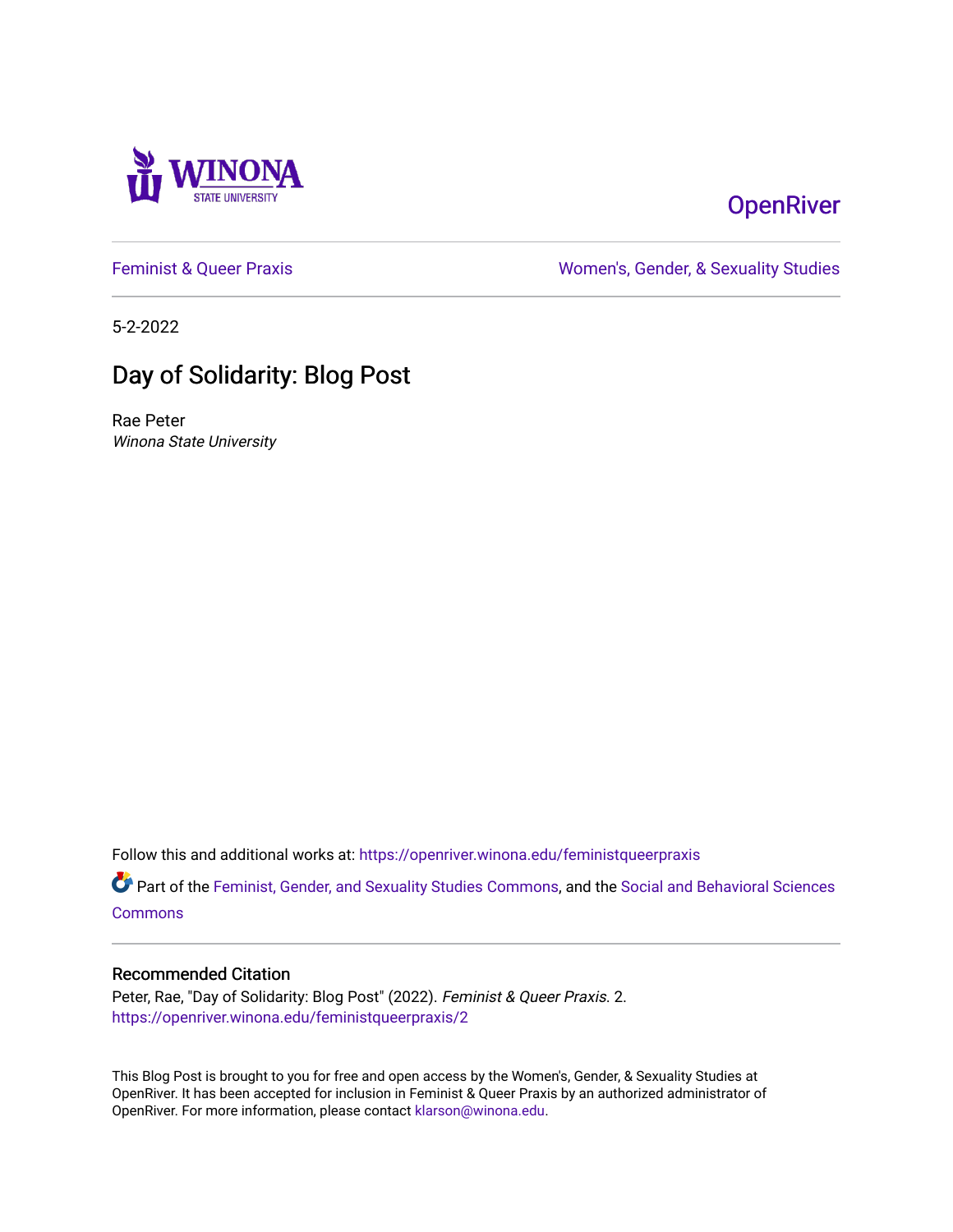### Day of Solidarity Blog

#### Rae Peter

In early 2022, [Amnesty International,](https://www.amnesty.org/en/latest/news/2022/02/israels-apartheid-against-palestinians-a-cruel-system-of-domination-and-a-crime-against-humanity/) an international human rights organization, released a report detailing their findings of human rights violations in Israel: "We found that Israel's cruel policies of segregation, dispossession and exclusion across all territories under its control clearly amount to apartheid." The report*, [Israel's Apartheid against Palestinians: Cruel System of Domination and Crime](https://www.amnesty.org/en/documents/mde15/5141/2022/en/)  [Against Humanity](https://www.amnesty.org/en/documents/mde15/5141/2022/en/)*, "sets out how massive seizures of Palestinian land and property, unlawful killings, forcible transfer, drastic movement restrictions, and the denial of nationality and citizenship to Palestinians are all components of a system which amounts to apartheid under international law."

The WSU Students for Palestinian Liberation club was started in 2018 by Alexis Salem. This year for my field experience and activist application in Women's Gender and Sexuality studies minor, I led the club.

Angela Davis's *Freedom is a Constant Struggle* was an important book that aided my campus work. Over the course of the book, Davis discusses the connection between the civil rights movement here in the United States global liberation struggles, and the liberation movement in Palestine. Davis quotes Nelson Mandela as connecting struggles to end apartheid in South Africa and Palestine: "We know too well that our freedom is incomplete without the freedom of the Palestinians" (53). In her book, Davis talks about the importance of organizing and fighting for change. As she points out, change "doesn't happen by itself. It doesn't happen automatically. You have to intervene. You have to make a conscious intervention" (28). This motivated the club to create an educational solidarity event on campus.

On April 11<sup>th</sup>, the WSU Students for Palestinian Liberation hosted a Day of Solidarity with the Palestinian people. This day of education was in celebration of World Keffiyeh Day, which falls on May 11<sup>th</sup> in 2022. Organizing this event gave me a deeper understanding of the practical application of knowledge within my community.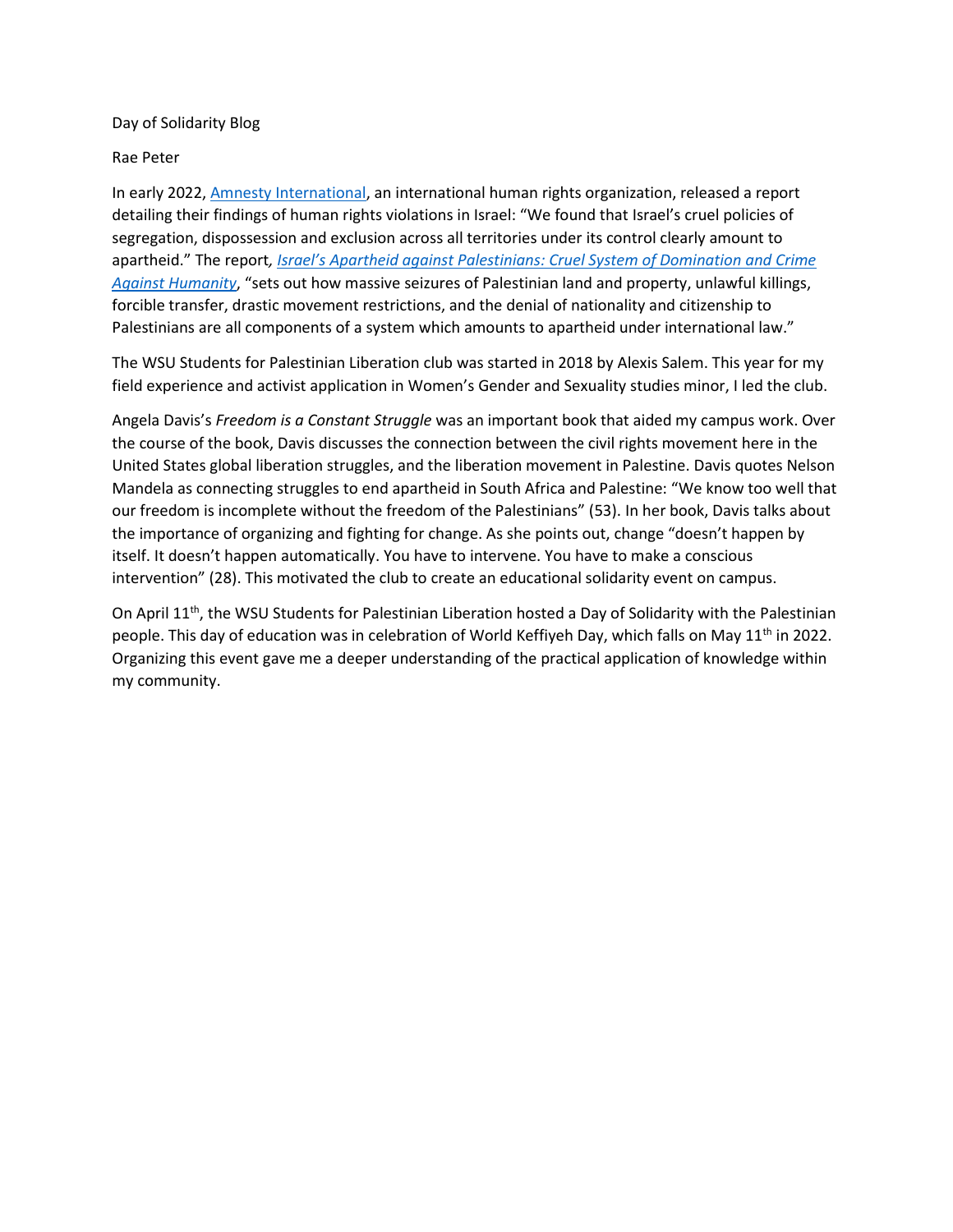

Photo in the Indigenous Learning Garden of WSU alums and current students involved in WSU Students for Palestinian Liberation

We partnered with the WGSS department and the Coulee Region Coalition for Palestinian Rights (CRCPR) to bring this educational event to the campus community. We got to hear from two incredible speakers, Alexis Salem and Daoud Nassar.

Alexis Salem, a WSU WGSS alum and former president of the club, talked with the community about their experience starting the club and what it is like to be a Palestinian student on campus.

We also invite[d Palestine Partners](https://palestinepartners.org/) to bring goods from th[e Women in Hebron.](https://palestinepartners.org/about-women-in-hebron) Palestine Partners is a Wisconsin based group that "formed in 2020 during Covid to provide opportunities for people in the U.S. to connect with and support human rights projects in the West Bank." Palestine Partners has programs to support the Youth of Sumud and the Women in Hebron, a fair trade craft collective led by women in Palestine that sells hand made goods. Women in Hebron promotes women's art and connects their stories to others around the world.

The Winona community also got to have a zoom conference with Daoud Nassar from the Tent of Nations. The [Tent of Nations](http://www.tentofnations.org/) is a peace and education center located on the Nassar's 100-acre farm near Bethlehem in the occupied West Bank of Palestine. With a mission to build bridges between people, and the people and the land, they invite visitors to the farm to come and learn and then go tell their story of